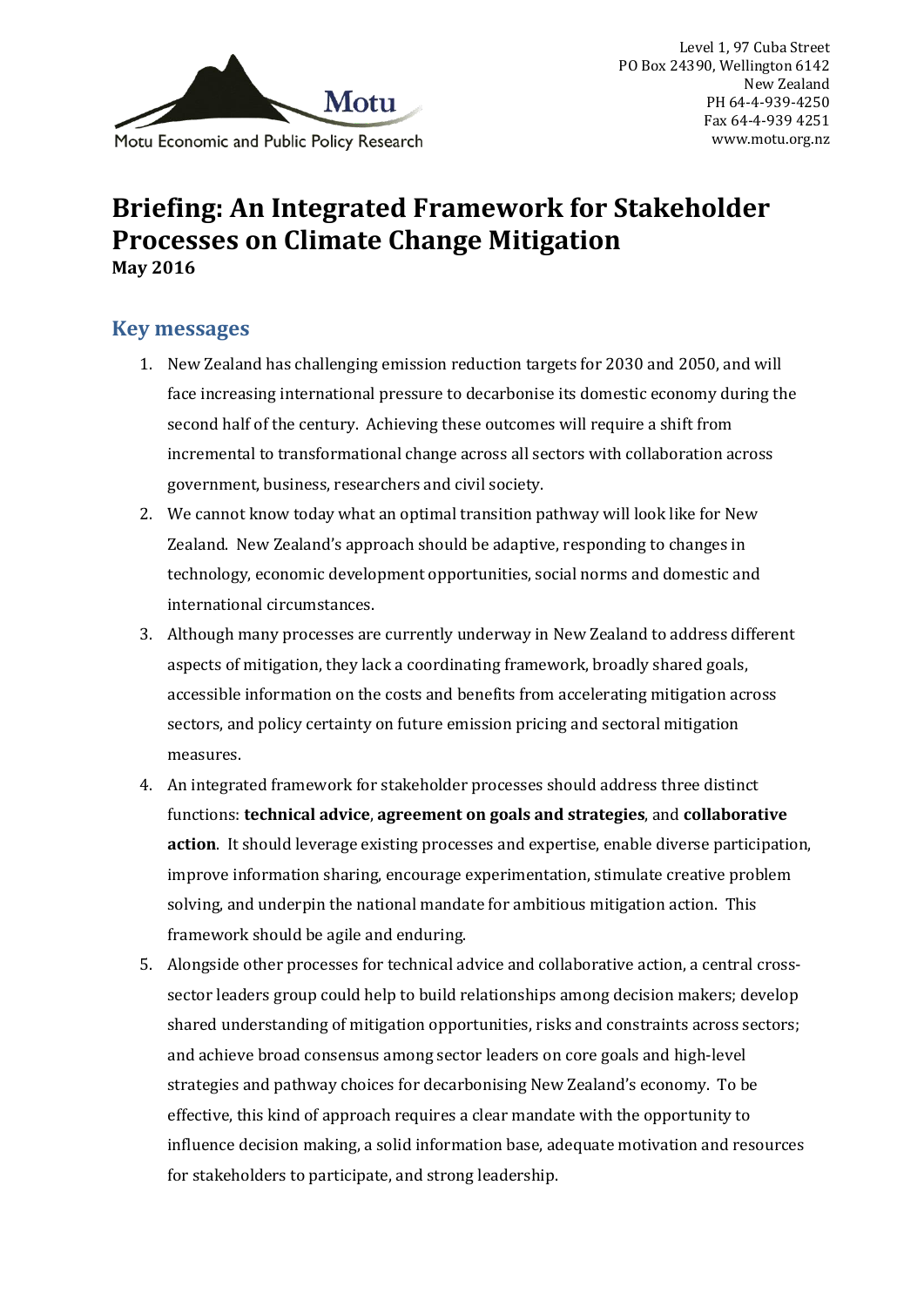#### **Integrated framework for stakeholder processes<sup>1</sup>**

During public consultation on the government's 2030 emission reduction target (intended nationally determined contribution, or INDC), many stakeholders issued a strong call for greater public input into government decision making on climate change mitigation and greater collaboration across sectors in implementing solutions.

Stakeholder processes could serve different functions, operate at different levels, and have different degrees of direct involvement by government officials and potential to influence government decisions. Such processes can be divided into three categories: technical advice, agreement on goals and strategies, and collaborative action.

Figure 1 illustrates the possible elements of a broad, multi-layer process for stakeholder engagement on New Zealand's low-emission transition.

- 1. The top level contains three leadership processes: synthesis of independent expert technical advice (this is labelled as expert panels but could also take the form of a commission or task force); a political leaders group to develop cross-party consensus on climate change mitigation goals and strategies; and a cross-sector leaders group which would produce a shared vision on New Zealand's transition to a low-emission economy.
- 2. The middle level comprises expert working groups tasked with solving challenging sectoral and cross-sectoral problems and providing public advice.
- 3. The foundation level comprises ongoing processes addressing climate change mitigation across business, researchers/academia, NGOs and civil society.
- 4. A secretariat would coordinate the three leadership processes and facilitate the sharing of information and resources and alignment of effort across all participants in the system.

<u>.</u>

<sup>1</sup> This briefing presents ideas on climate change stakeholder processes which emerged during Motu's Low-Emission Future Dialogue (May 2014 through February 2016). They have largely been extracted from the report entitled *New Zealand's Low[-Emission Future: Transformational Pathways](http://motu.nz/our-work/environment-and-resources/emission-mitigation/shaping-new-zealands-low-emissions-future/new-zealands-low-emission-future-transformational-pathways-to-2050/)*. These ideas are intended to provoke thought and discussion. They are not intended to be prescriptive or predictive, nor does their inclusion in this document imply any recommendation, consensus or endorsement by Dialogue participants or presenters, their affiliated organisations or the programme funders.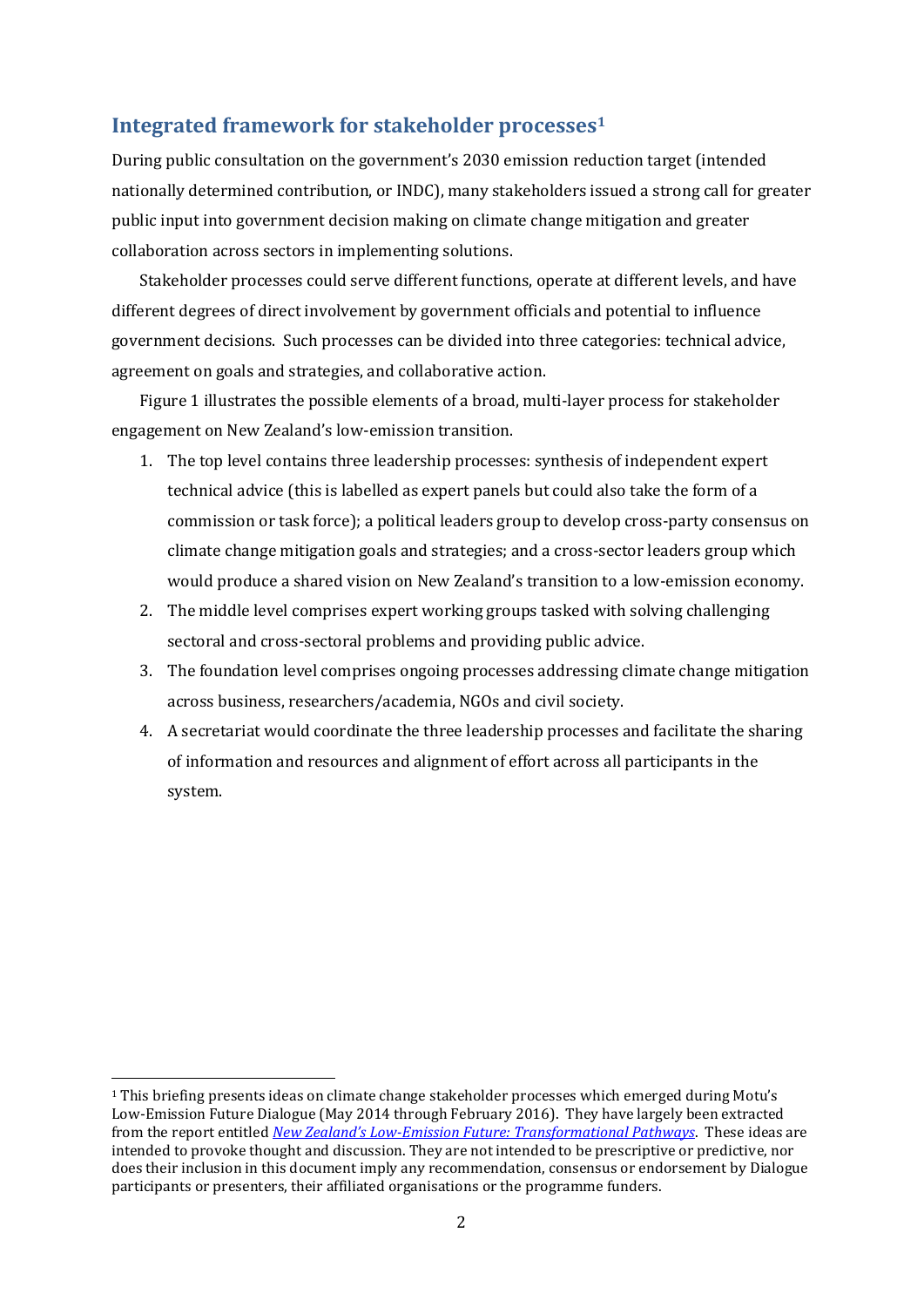**Figure 1: Process elements for stakeholder engagement on climate change mitigation strategy**



### **Potential process for an effective cross-sector leaders group**

An effective cross-sector leaders group designed to build consensus on high-level goals and pathway choices would benefit from having the following drivers in place up front:

- 1. A clear and effective mandate that establishes its purpose, scope of work, timeframe for delivery, and potential to influence government decision making;
- 2. A solid foundation of credible information about options;
- 3. Motivation and resources for key stakeholders to participate;
- 4. Reputational pressure to deliver outcomes serving collective interests; and
- 5. Effective leadership and administrative support.

In a first phase of work, participants could focus on achieving shared understanding of mitigation constraints, risks, opportunities and goals within and across sectors. In a second phase, participants could move toward a consensus on adaptive mitigation pathways, opportunities to align policy with investment and action across sectors, and triggers for adaptive policy change.

A group like this cannot take the place of political decision making by elected representatives, nor should participants be tasked with mastering and solving technical problems that are outside of their area of expertise. It is vitally important that the group boost,